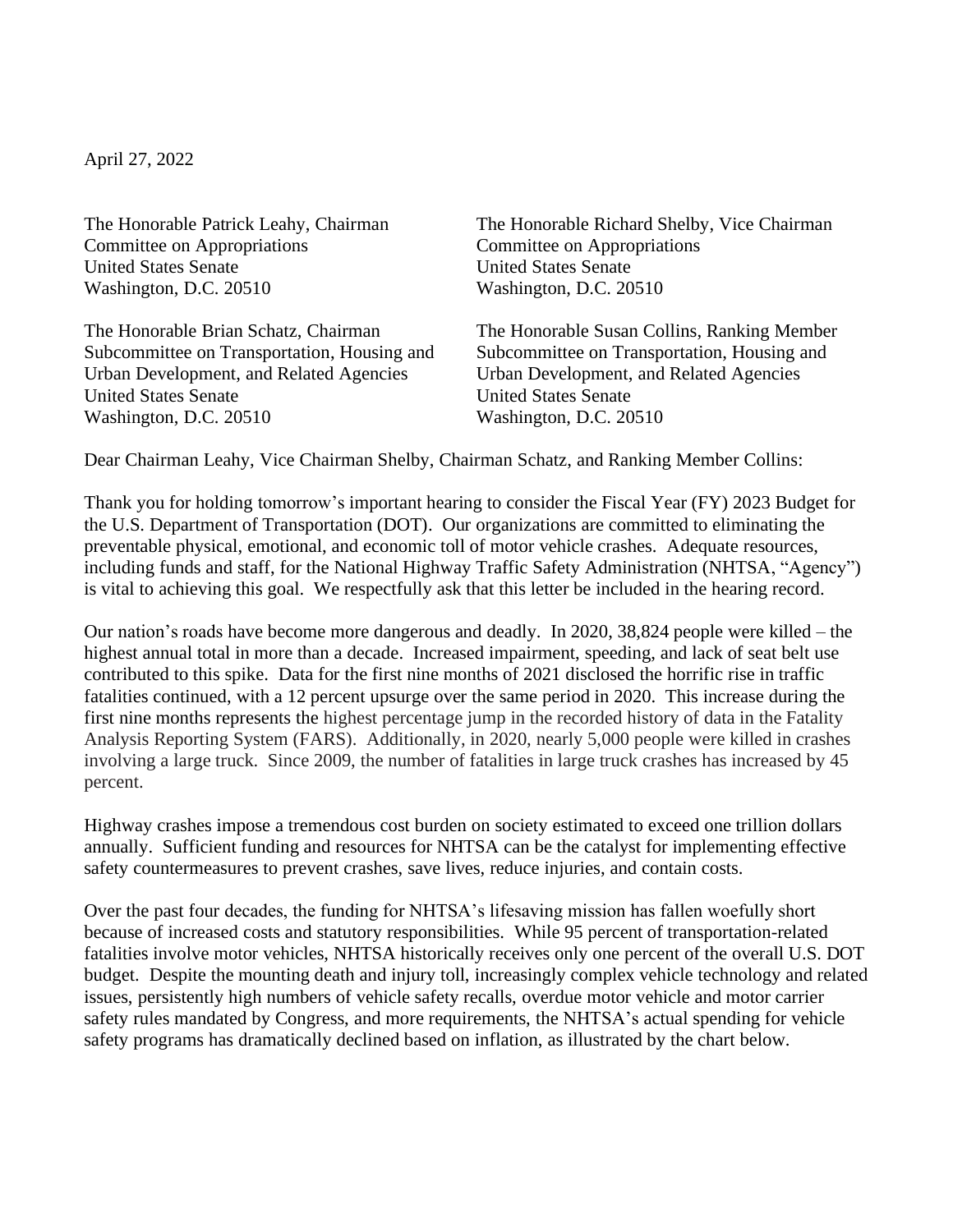| <b>Account</b>                               | <b>Appropriations (millions)</b> |               |       | Change in<br><b>Spending</b> | <b>Percent</b><br><b>Change</b> |
|----------------------------------------------|----------------------------------|---------------|-------|------------------------------|---------------------------------|
|                                              | 1977                             | 1977 (\$2022) | 2022  | <b>Power</b>                 |                                 |
| <b>Vehicle Safety</b>                        | \$72                             | \$346         | \$200 | $-\$146$                     | $-42%$                          |
| State &<br><b>Community</b><br><b>Grants</b> | \$89                             | \$428         | \$736 | \$308                        | $+72%$                          |

## **For Over 40 Years NHTSA's Vehicle Safety Budget Shrinks While Program Needs Escalate: Comparison of NHTSA's Safety Budget 1977 vs. 2022**

| <b>Count (millions)</b>      | 1977 | 2020 | <b>Change in   Percent</b><br>Count | <b>Change</b> |
|------------------------------|------|------|-------------------------------------|---------------|
| <b>Licensed Drivers</b>      | 138  | 228  | $+90$                               | $+65%$        |
| <b>Vehicle Registrations</b> | 142  | 276  | +134                                | $+94%$        |

We were pleased that the recently enacted Consolidated Appropriations Act, 2022 (Pub. L. 117-103) fully funded the safety improvements in the Infrastructure Investment and Jobs Act (IIJA, Pub. L. 117- 58). Further, we are encouraged by the Administration's FY 2023 budget proposal for the U.S. DOT which provides a six percent overall increase. The boost for NHTSA will help to address the shortfall in spending power detailed in the chart above and serve as a good "down payment" on the Agency's work related to vehicle safety and highway safety research which has a high payoff.

The IIJA directed NHTSA to undertake a number of actions to advance safety including establishing performance standards for critical vehicle safety technology. Moreover, the Agency is responsible for a range of initiatives aimed at reducing risky driving decisions such as speeding, distracted, drunk, drugged, and drowsy driving, improving occupant protection, and bolstering the safety of vulnerable road users, among others. The Section 402 Highway Safety Program and Section 405 National Priority Safety Program, in combination with state adoption of essential traffic safety laws, can assist these ongoing efforts. Additionally, the Agency's Operations and Research (O&R) budget is critical to important activities related to data collection, consumer information, and identification of vehicle safety defects. All these safety objectives can be realized if buttressed by an adequately funded budget.

It is estimated that Federal Motor Vehicle Safety Standards administered by NHTSA are responsible for saving at least 600,000 lives between 1960 and 2012. Our nation is at a transformative time in transportation with the rapid development and deployment of lifesaving vehicle safety technologies. The issuance of standards, as mandated by Congress in the IIJA for proven vehicle safety technology including advanced driver assistance systems like automatic emergency braking and advanced impaired driving prevention technology, will be game-changing. It is also incumbent upon NHTSA to exert leadership and strong oversight as vehicles are equipped with automated driving features, including the issuance of safety standards for the technologies and systems that are responsible for the driving task and to ensure data transparency. This will protect the public and minimize potential safety risks. The Agency's ability to effectively achieve this task will be severely hampered without additional funding and resources, including for hiring staff with necessary expertise.

The skyrocketing number of fatalities on our roadways demands urgent action. This Committee plays a critical role in our efforts to curb highways deaths and injuries. Providing adequate funding and staff